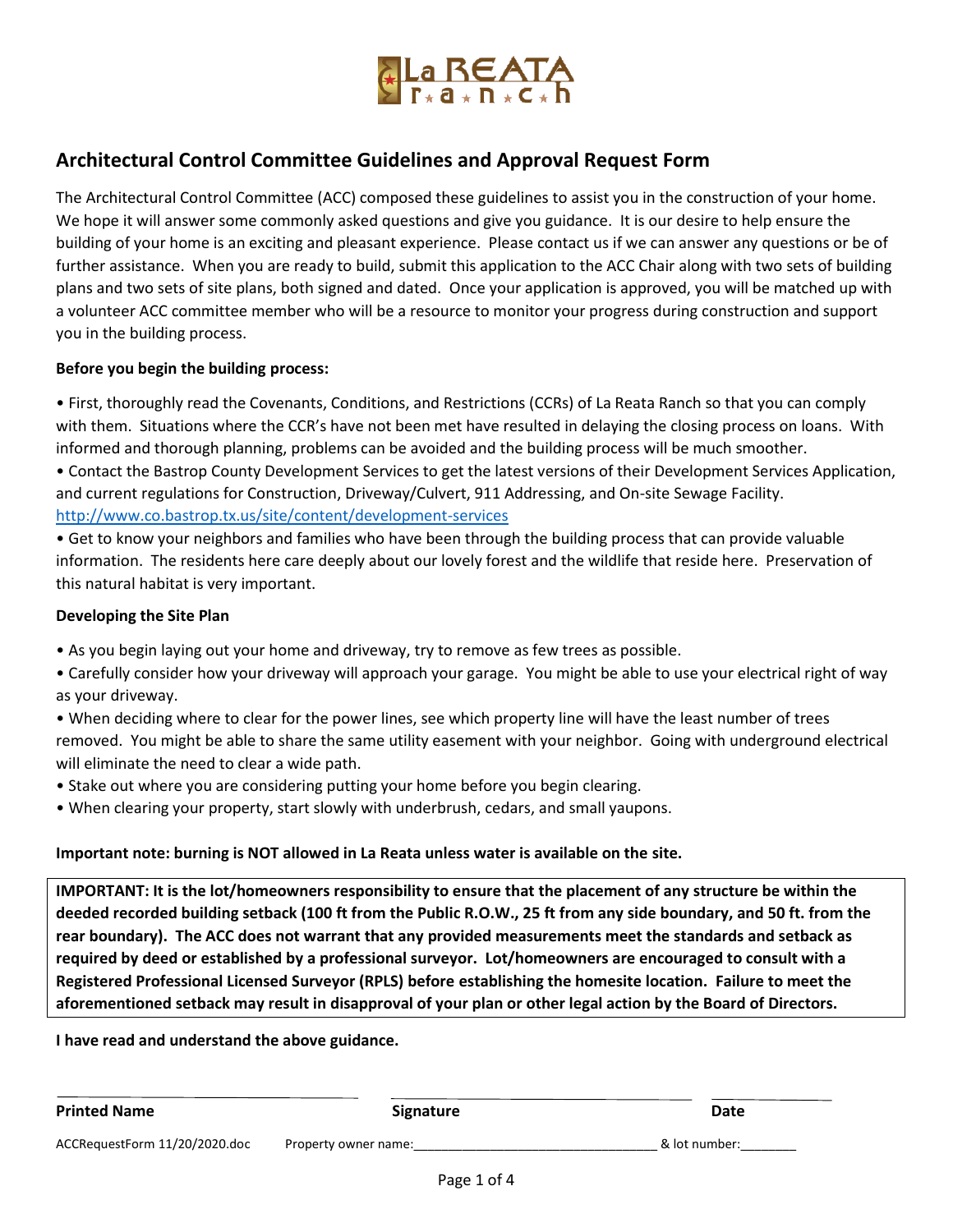

## **Architectural Control Committee Approval Request Form**

|                                                                                               |                                                                        | Request for: (Check all blocks that apply) |                                                                                                                      |  |
|-----------------------------------------------------------------------------------------------|------------------------------------------------------------------------|--------------------------------------------|----------------------------------------------------------------------------------------------------------------------|--|
| <b>Building Approval</b>                                                                      |                                                                        |                                            |                                                                                                                      |  |
|                                                                                               |                                                                        |                                            | <b>Building Type:</b> $\Box$ Residence $\Box$ Guest House $\Box$ Outbuilding $\Box$ Pool $\Box$ Fencing $\Box$ Other |  |
|                                                                                               |                                                                        |                                            |                                                                                                                      |  |
|                                                                                               |                                                                        |                                            |                                                                                                                      |  |
|                                                                                               |                                                                        |                                            |                                                                                                                      |  |
| <b>Foundation Type:</b> $\Box$ Slab $\Box$ Pier and Beam                                      |                                                                        |                                            |                                                                                                                      |  |
| Do you plan on living on the property during construction? $\Box$ Yes                         |                                                                        |                                            | $\Box$ No                                                                                                            |  |
| <b>Documentation:</b>                                                                         | $\Box$ Two Sets of Building Plans                                      |                                            | Two Sets of Site Plans (signed and dated)                                                                            |  |
| Variance                                                                                      |                                                                        |                                            |                                                                                                                      |  |
|                                                                                               |                                                                        |                                            |                                                                                                                      |  |
|                                                                                               |                                                                        |                                            |                                                                                                                      |  |
|                                                                                               |                                                                        |                                            |                                                                                                                      |  |
|                                                                                               |                                                                        |                                            |                                                                                                                      |  |
| Property Owners are responsible for all activities on their property including the following: |                                                                        |                                            |                                                                                                                      |  |
|                                                                                               | Have a Port-a-Can brought to your property before construction begins. |                                            |                                                                                                                      |  |
|                                                                                               |                                                                        |                                            | Provide copies of all required permits and inspections to your ACC Member Contact or the ACC Chair.                  |  |
| ٠                                                                                             |                                                                        |                                            | Submit a Request for Approval to the ACC if you plan on living on your property during the construction period.      |  |
| ٠                                                                                             |                                                                        |                                            | To request a builder's sign to be displayed on the property, contact your ACC Member.                                |  |
| $\bullet$                                                                                     |                                                                        |                                            | The exterior of your home must be completed within six months after the date the slab is poured. If you exceed       |  |
|                                                                                               | the six months, you will need to request an extension from the ACC.    |                                            |                                                                                                                      |  |
| $\bullet$                                                                                     |                                                                        |                                            | Ensure that roads and roadsides are free of any debris including, but not limited to, mud, rocks, and boards.        |  |
|                                                                                               |                                                                        |                                            | Roads should be checked at the end of each workday. Concrete over pours may not be on right of ways,                 |  |
| easements, ditches, or roadsides.                                                             |                                                                        |                                            |                                                                                                                      |  |
| ٠                                                                                             |                                                                        |                                            | Ensure that all trash and litter generated by the construction process is kept in a dumpster to prevent it from      |  |
|                                                                                               | spreading to adjoining properties and roadsides.                       |                                            |                                                                                                                      |  |
| $\bullet$                                                                                     |                                                                        |                                            | Overnight parking of trailers and vehicles on roadway or in ditches is not permitted. Vehicles may be towed at       |  |

owner's expense.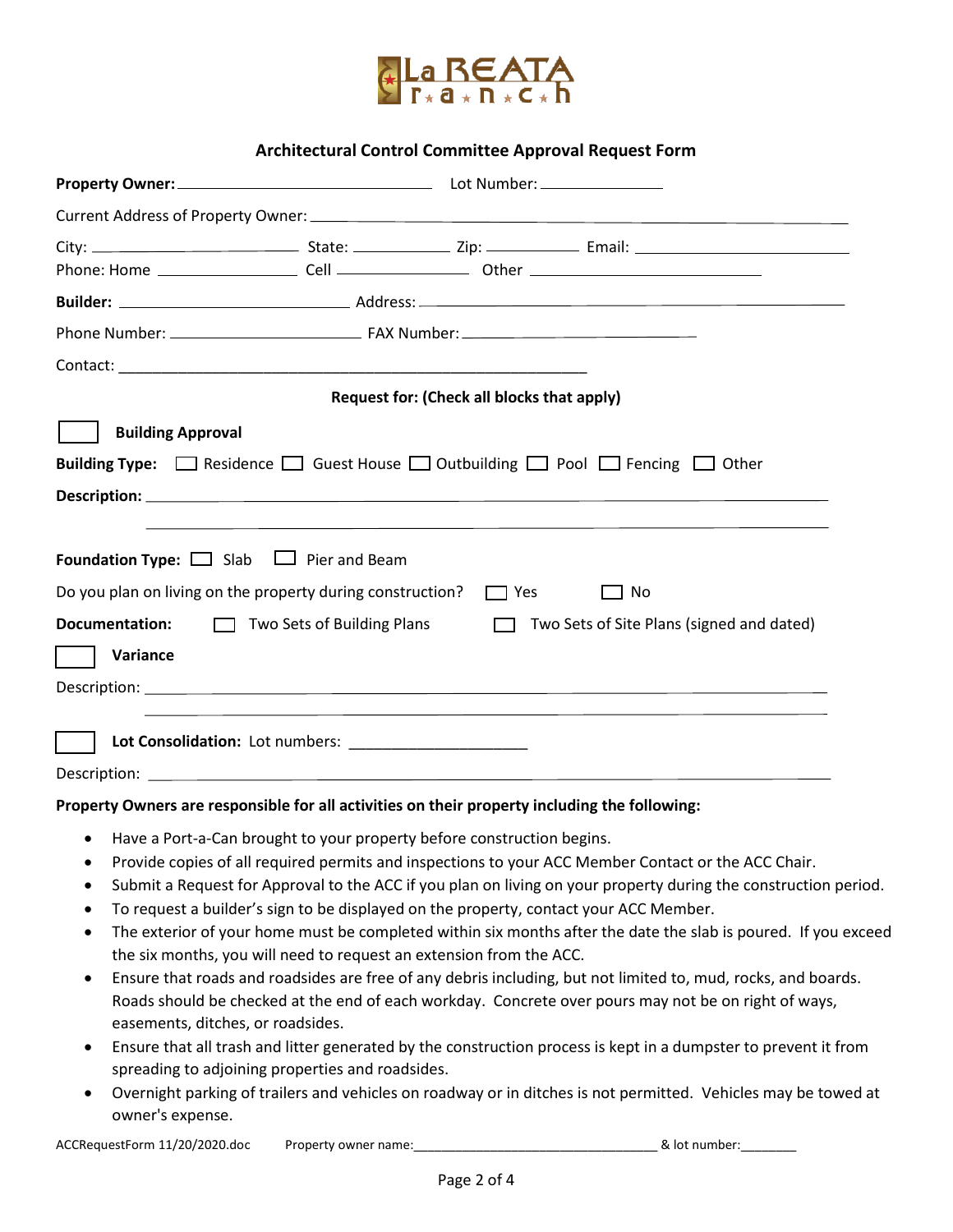

### **For dwellings, notify the ACC of the following events during the construction process:**

- Foundation Pour
- Foundation Inspection
- Framing and Mechanical Inspection o Estimated and Actual Exterior Completion Date
- Final Inspection
- Occupancy

### **By my signature below, I acknowledge that:**

1. Approval of this application is issued based on plans and specifications herein. In the event of substantial changes, I am required to submit a revised site plan for additional review.

2. Any required variances must be obtained prior to beginning the work that involves the variance.

3. The planned septic tank system or other sewage disposal system meets all applicable laws, rules, standards, and specifications.

4. I am bound to all rules and regulations relating to development in La Reata Ranch Subdivision including:

- The CCRs and By-laws of La Reata Ranch
- Bastrop County Development Requirements
- State of Texas Requirements for Development or Remodeling in Unincorporated Areas

5. It is my responsibility to ensure that all provisions of this application are faithfully performed.

### **6. It is my understanding that approval of this application is valid for one (1) year from date of approval.**

| <b>Property Owner(s):</b>                                                                                |              |  |  |  |
|----------------------------------------------------------------------------------------------------------|--------------|--|--|--|
|                                                                                                          |              |  |  |  |
|                                                                                                          |              |  |  |  |
|                                                                                                          |              |  |  |  |
| If you would like your builder or agent to speak for you during construction, please indicate below.     |              |  |  |  |
|                                                                                                          |              |  |  |  |
| to speak on my behalf pertaining to all aspects of the construction of the aforementioned home/property. |              |  |  |  |
|                                                                                                          |              |  |  |  |
|                                                                                                          | Printed Name |  |  |  |
|                                                                                                          |              |  |  |  |
|                                                                                                          |              |  |  |  |